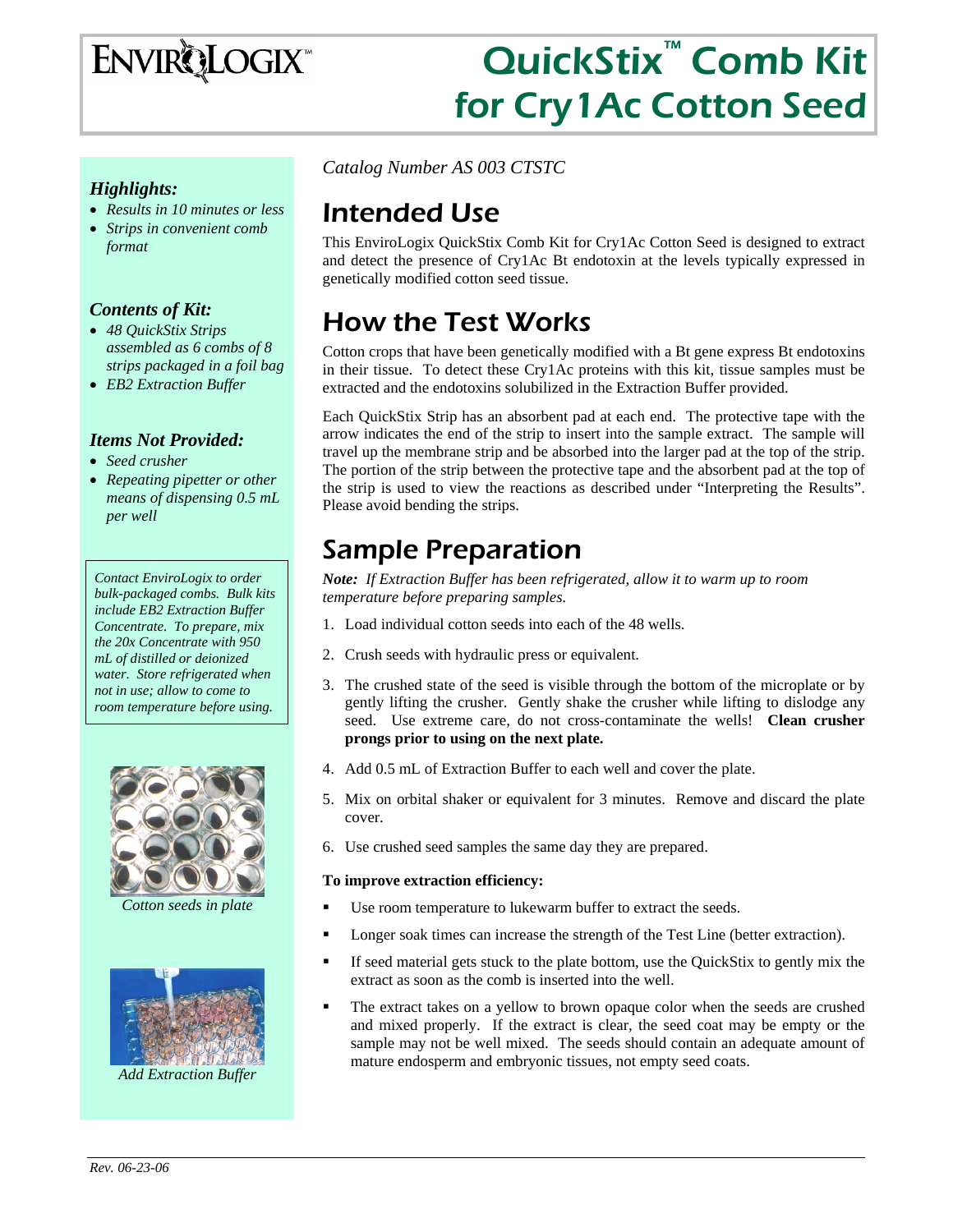

*Place comb in plate* 



*Any clearly discernable pink Test Line is considered positive* 



# How to Run the QuickStix Comb Test

- 1. Allow refrigerated foil bag to come to room temperature before opening. A blank space is provided to label each Comb if desired. Place the comb of strips into the plate wells, being sure to insert the end indicated by the arrows on the protective tape.
- 2. After inserting the comb into the extracts, liquid will travel up the membrane strips toward the absorbent pads at the top of the strips. Soon after complete wetting of the membrane, a line will appear on the membrane approximately 1/4 inch below the top absorbent pad. This is the Control Line.
- 3. The results should develop within 5 to 10 minutes. Allow the strips to develop for a full 10 minutes before making final negative assay interpretations. Strongly positive samples may show results much sooner. Remove the QuickStix Comb from the wells to read. To retain the sticks, cut off and discard the bottom section of each strip covered by the arrow tape.

### Interpreting the Results

Development of the Control Line within 10 minutes indicates that the strip has functioned properly. Any strip that does not develop a Control Line should be discarded, and the sample re-tested using another strip.

If the sample extract contained Cry1Ac endotoxin, a second line (Test Line) will develop on the membrane strip between the Control Line and the protective tape. *The results should be interpreted as positive for Cry1Ac endotoxin expression.* 

If no Test Line is observed after 10 minutes have elapsed, the results should be interpreted as negative. A negative result means the sample contains less Cry1Ac endotoxin than is typically expressed in the seeds of Bt modified cotton plants.



Warning: A negative result with this test on cotton seed extracts does not necessarily rule out the presence of genetically modified material in the sample.

# Kit Storage

This Kit can be stored at room temperature, or refrigerated for longer shelf life. Please note the shelf life on the kit label for each storage temperature. The kit may be used in field applications; however, prolonged exposure to high temperatures may adversely affect the test results. Important: do not open the foil bag until ready to use the combs. Allow foil bags to come to room temperature before opening to prevent condensation.

# Precautions and Limitations

- This kit is designed to screen for presence or absence only, and is not meant to be quantitative.
- As with all tests, it is recommended that results be confirmed by an alternate method when necessary.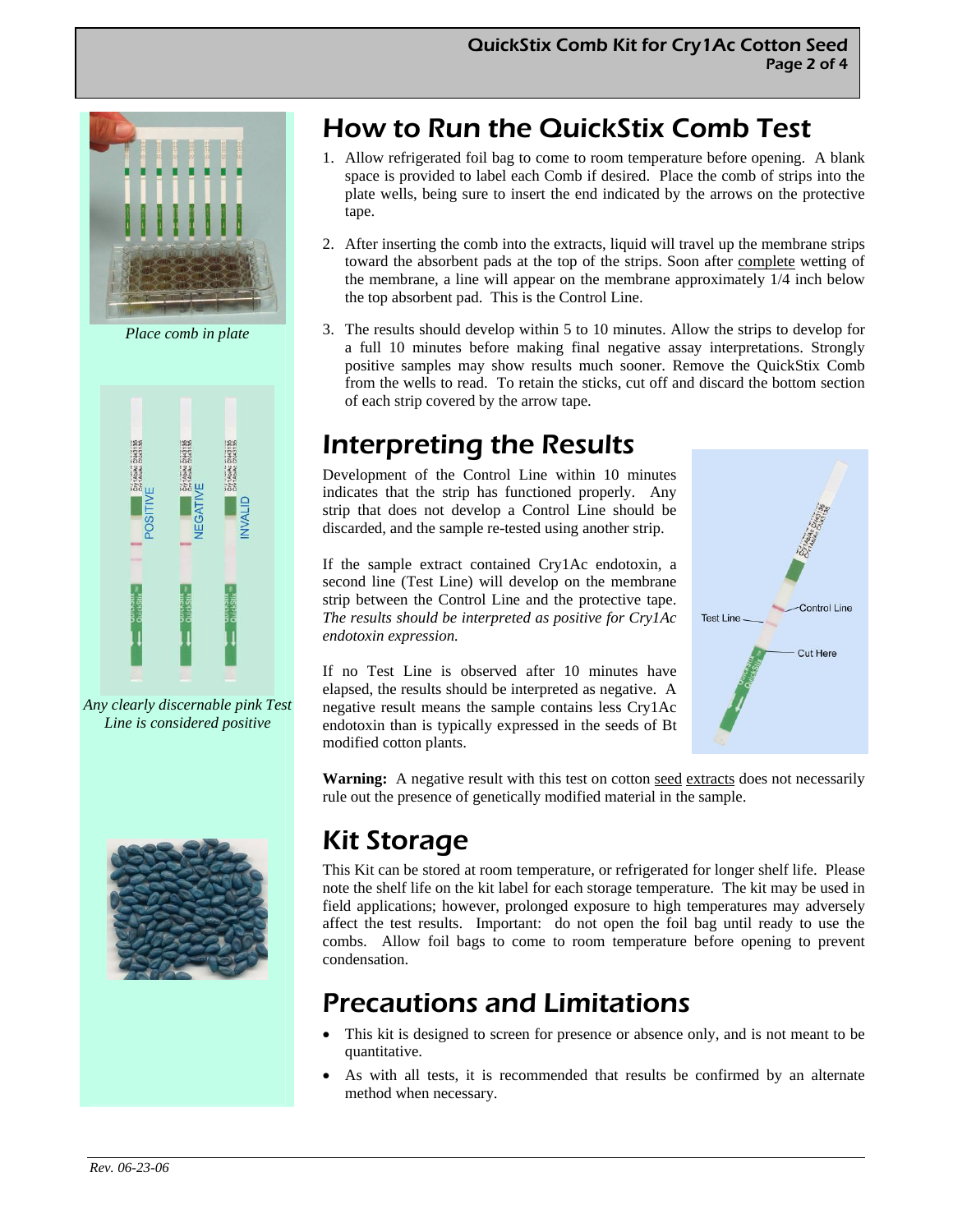- The assay has been optimized to be used with the protocol provided in the kit. Deviation from this protocol may invalidate the results of the test.
- The results generated through the proper use of this kit reflect the condition of the working sample directly tested. Extrapolation as to the condition of the originating lot, from which the working sample was derived, should be based on sound sampling procedures and statistical calculations which address random sampling effects, non-random seed lot sampling effects and assay system uncertainty. A negative result obtained when properly testing the working sample does not necessarily mean the originating lot is entirely negative for the analyte or protein in question.
- A strong positive result may safely be interpreted in as little as 2 minutes after sample addition. It is not safe, however, to conclude that a sample is negative before a full 10 minutes has elapsed.
- Protect all components from hot or cold extremes of temperature when not in use. Do not leave in direct sunlight or in a vehicle.